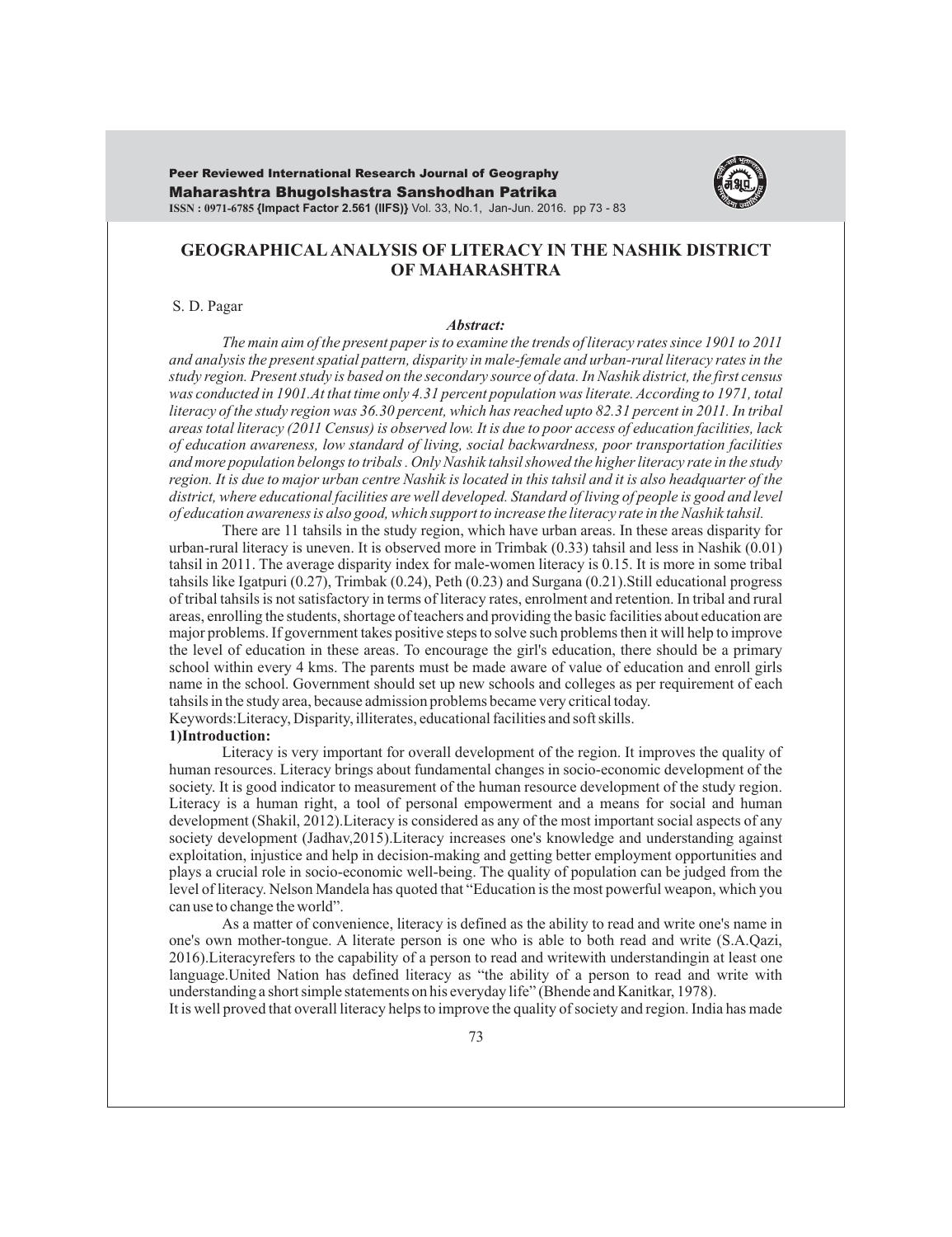a steady progress in the field of literacy since 1951 with respect to spread the primary education in the country. The study area seems to have attained a respectable place in term of total literacy (82.31 Percent) but challenges to minimize the male-female disparity (12.09 Percent), urban-rural disparity (11.93 percent) and tribal-non tribal tahsils disparity (15 to 20 percent).There is also a need to improve the quality of education and provide the higher education both in urban and rural areas of the study region.

### **2)Objectives:**

The main objectives of the present paper are as follows:

- i. To examine the trend of total literacy rateduring the decades from 1901 to 2011 in the study area.
- ii. To discuss the male and female disparity in literacy rates in the study region.
- iii. To study the present scenario of literacy rates in the study region.

#### **3) Study Area:**

Nashik District is situated in the Tapi basin and partly upper Godavari basin. It lies between 19° 33` to 20° 53` north latitude and 73° 15' to 75° 16' east Longitude (Nashik Gazetteer,1983). Nashik is one of the most important district of Maharashtra. Nashik District has an area of 15,530 Sq.k.m. In 2011, Nashik District had population 61, 07,187 as per the 2011 census. The Nashik district tentatively constitutes 5.04 percent area and 5.43 percent population of the Maharashtra state. The density of population recorded as 393 per.sq.k.m, which ranks seventh in the Maharashtra State.As per census 2011, the urban and rural population was 42.52 percent and 57.47 percent. The sex ratio was recorded 934 females per 1000 males in the study region in 2011.

According to 2011 census the total working population in the Nashik district was 27.63 Lakh, which is 45.25 percent of the total population of the district. Location of the study area is showed in Fig. No.1.There are 15 tahsils included in the Nashik District. Out of these 15 tahsils, 8 tahsils are tribal. It includes Peth, Surgana, Igatpuri, Kalwan, Satana (Baglan), Dindori, Trambak and Nashik. The main system of hills is the sahyadries, which run north- south in the western portion of the district. In the extreme north is selbari range, which approximately forms and boundary between Nashik and Dhule district. Next is the Satmala range which runs right across district. Kalsubai range is located in the south part of the district.



Fig No.1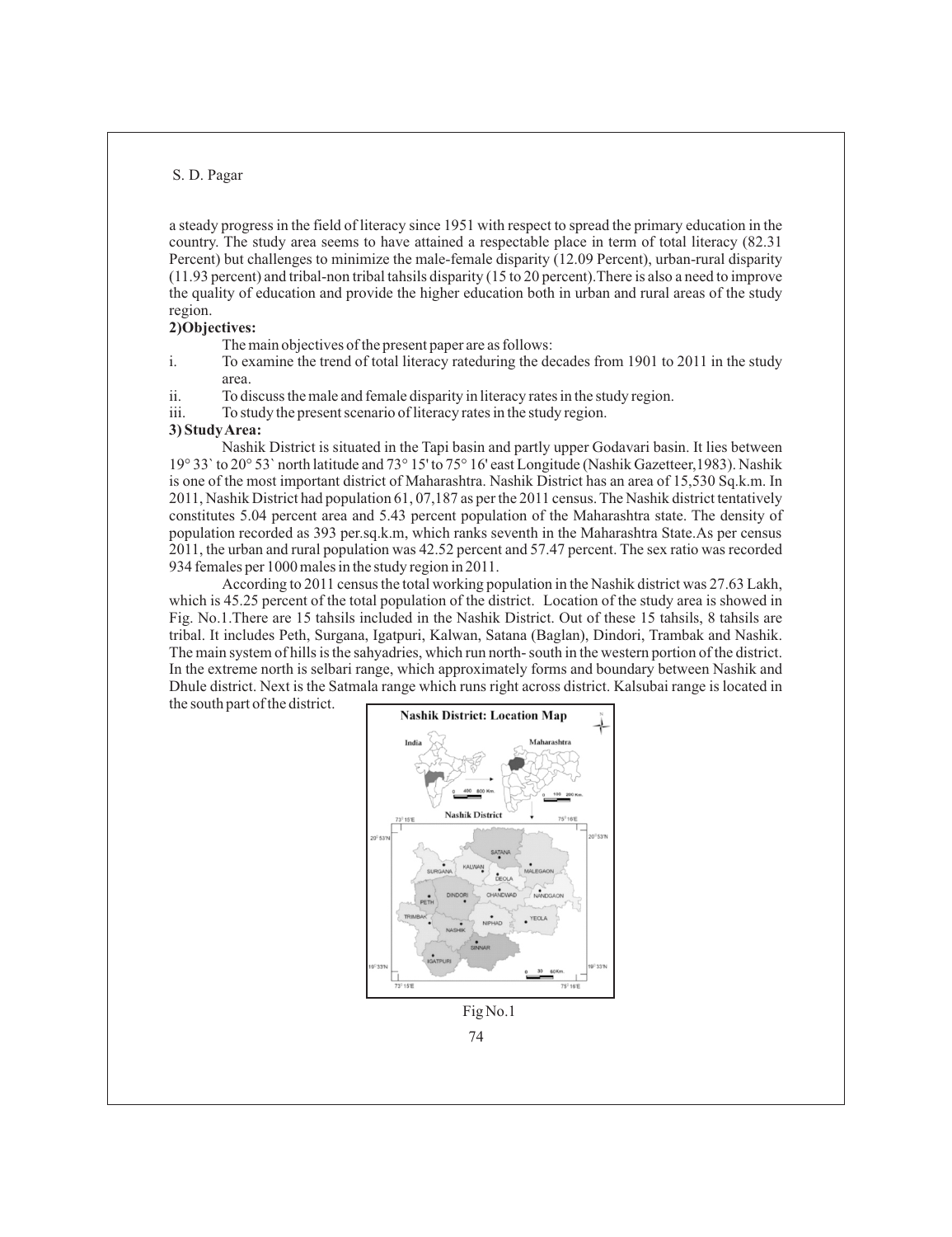The district has two main rivers the Girna and the Godavari. Wheat, Rice, Sugarcane, Onions, Grapes, Pomegranate, Jowar, Bajra and Vegetables are the dominant crops of the study region. **1)Data and Methodology:**

Present study is based on the secondary source of data. It is obtained from socio-economic abstract of the Nashik district (1965-66, 1983-84, 2004-05 and 2014), District census handbook &Nashik District Gazetteers. Literacy is calculated by calculating the ratio of total literate population and total population of a place, which is expressed in percentage.

The urban-rural literacy differential index is calculated by using the formula which is given by Krishna & Shyam (1978) and same is used for calculating male-female differential index. Just instead of urbanrural literacy, male-female literacy percentage are used. Both formulas are given below:

# **1.Index of Urban-Rural Differential(IDUR):**

Urban Literacy Rate – Rural Literacy Rate IDUR = --------------------------------------------------------------------

Total Literacy Rate

### **2.Index of Male-Female Differential(IDMF):**

Male Literacy Rate – Female Literacy Rate

IDMF = -------------------------------------------------------------------------

Total Literacy Rate

The tahsil has been taken as a unit for analysis. Statistical tools like percentage, average etc. have been used in the study. The data have been summarized, processed and represented with the Bar graph, Line Graph & Choropleth map by using GIS software.MS-Excel was also applied to process and analyze the census data.

#### **2)Results and Discussion:**

#### **Trends of Literacy Development (1901 to 2011):**

In Nashik district, the first census was conducted in 1901.At that time only 4.31 percent population was literate. After that upto 1931, literacy increased only by 3.58 percent and it reached upto 7.89 percent. During the year 1941 to 1951 very little change was recorded. Due to Second World War and partition of the country, very little could be done on this front during the decade 1941-51 (Sawant and Athawale, 1994). Table No.1 and Fig No.2 indicates that since 1961 there has been a considerable growth of literacy in the Nashik district because education gained some momentum. This is due to the introduction of compulsory education by the Government and after independence good efforts were also made by local government to spread education in the study area. Of the total population 26.89 percent were literate in 1961.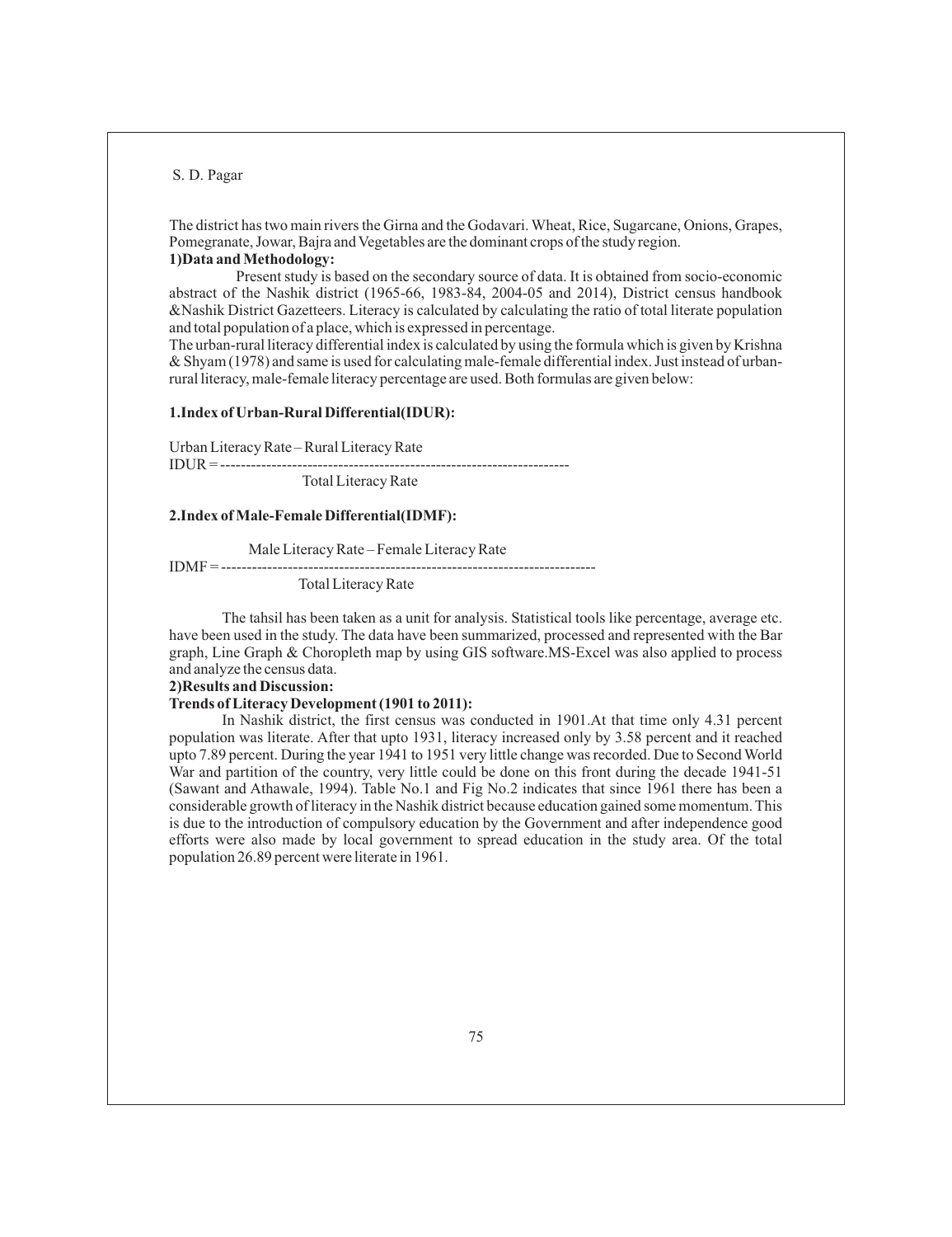| Sr.    | Year | <b>Nashik</b>   | <b>Maharashtra</b> | India | <b>Nashik</b> |
|--------|------|-----------------|--------------------|-------|---------------|
| No.    |      | <b>District</b> | <b>Sate</b>        |       | Dist. Change  |
| 1      | 1901 | 04.31           |                    | 05.35 |               |
| 2      | 1911 | 04.37           |                    | 05.91 | $+00.06$      |
| 3      | 1921 | 06.36           |                    | 07.16 | $+01.99$      |
| 4      | 1931 | 07.89           |                    | 09.50 | $+01.53$      |
| 5      | 1941 | 15.57           |                    | 16.10 | $+07.68$      |
| 6      | 1951 | 11.40           |                    | 18.53 | $-04.17$      |
| $\tau$ | 1961 | 26.89           | 29.8               | 28.30 | $+15.49$      |
| 8      | 1971 | 36.30           | 41.0               | 34.45 | $+24.9$ 0     |
| 9      | 1981 | 44.36           | 55.8               | 43.57 | $+08.06$      |
| 10     | 1991 | 62.37           | 64.9               | 52.19 | $+18.01$      |
| 11     | 2001 | 74.15           | 76.9               | 64.80 | $+11.78$      |
| 12     | 2011 | 82.31           | 82.9               | 74.04 | $+08.16$      |

**Table No.1: Nashik District, Maharashtra & India Literacy (%) -1901 to 2011**

Source: Compiled by Researcher, 2016, Based onIndia Census Data

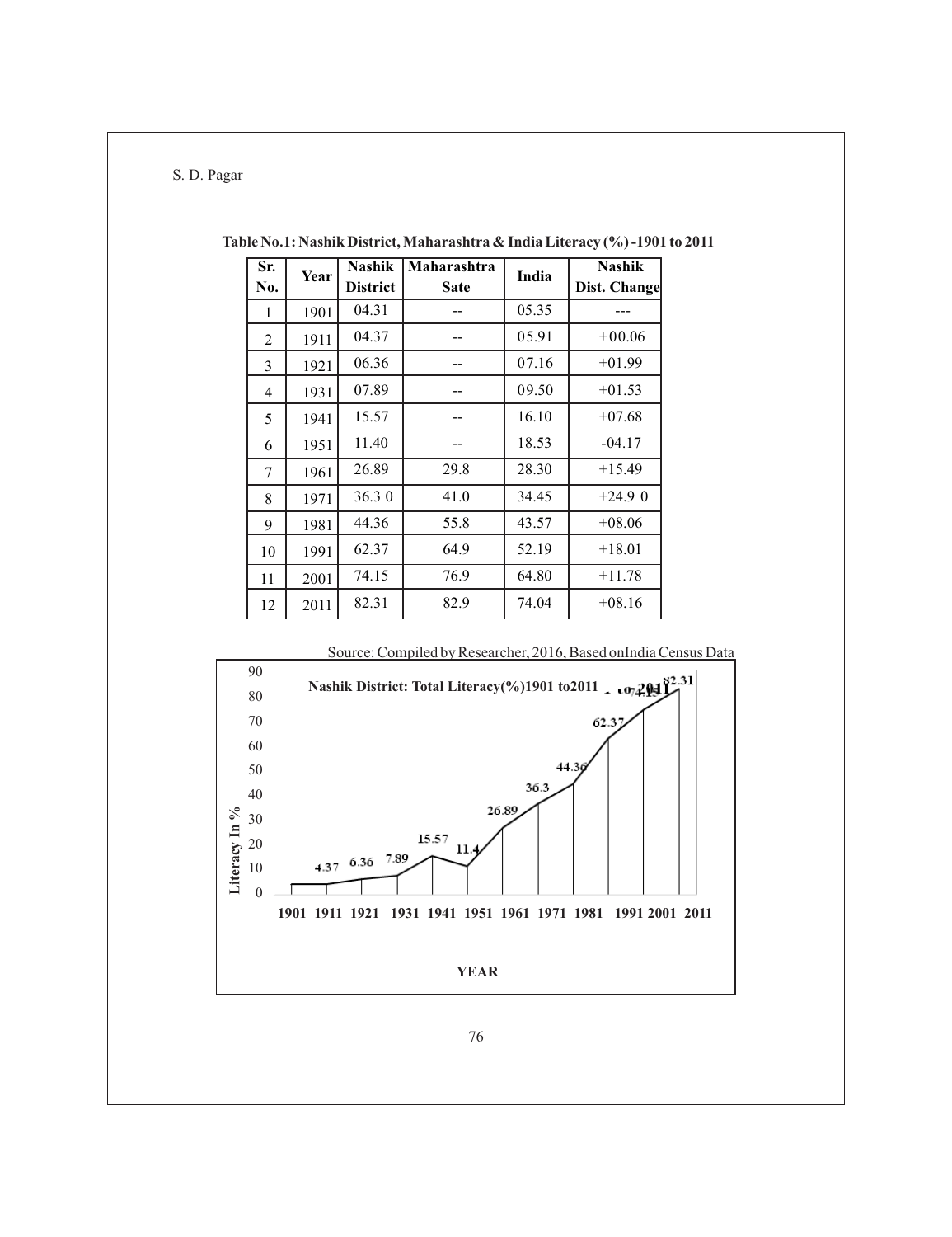### Fig No.2

According to 1971, census total literacy of the study region was 36.30 percent, which reached upto 82.31 percent in 2011.It means during the last four decades it increased by 46.01 percent in the study region. During last few decades literacy rate (82.31 percent) of the study area has remained higher than the average literacy rate of the country (74.04 percent) and very close to Maharashtra state average literacy (82.9 percent).It is possible due to collective efforts made by local, state and central government in the study region.

Disparity in Male-Female Literacy (1901 to 2011):

The both male and female literacy rates of the study region are continuously increased n but female literacy rate was slower than male literacy rate. Therefore disparity in both rates has increased upto 25.65 percent in 1961.After that it again starts decreasing and as per 2011 census it was 12.09 percent.

| Sr.<br>N <sub>0</sub> | Year | <b>Male</b> | Female | Male -Female<br><b>Disparity</b> |  |
|-----------------------|------|-------------|--------|----------------------------------|--|
| $\mathbf{1}$          | 1901 | 08.13       | 00.39  | 07.74                            |  |
| $\overline{2}$        | 1911 | 08.08       | 00.60  | 07.48                            |  |
| $\overline{3}$        | 1921 | 11.22       | 01.31  | 09.91                            |  |
| $\overline{4}$        | 1931 | 13.79       | 01.77  | 12.02                            |  |
| 5                     | 1941 | 25.07       | 05.70  | 19.37                            |  |
| 6                     | 1951 | 33.20       | 09.10  | 24.1 0                           |  |
| 7                     | 1961 | 39.36       | 13.71  | 25.6 5                           |  |
| 8                     | 1971 | 48.45       | 23.37  | 25.08                            |  |
| 9                     | 1981 | 56.09       | 31.85  | 24.24                            |  |
| 10                    | 1991 | 74.07       | 49.89  | 24.18                            |  |
| 11                    | 2001 | 83.37       | 64.16  | 19.21                            |  |
| 12                    | 2011 | 88.17       | 76.08  | 12.09                            |  |

**Table No.2. Nashik District: Male &Female (%) -1901-2011**

Source: Compiled by Researcher, 2016, Based on Census Data 2011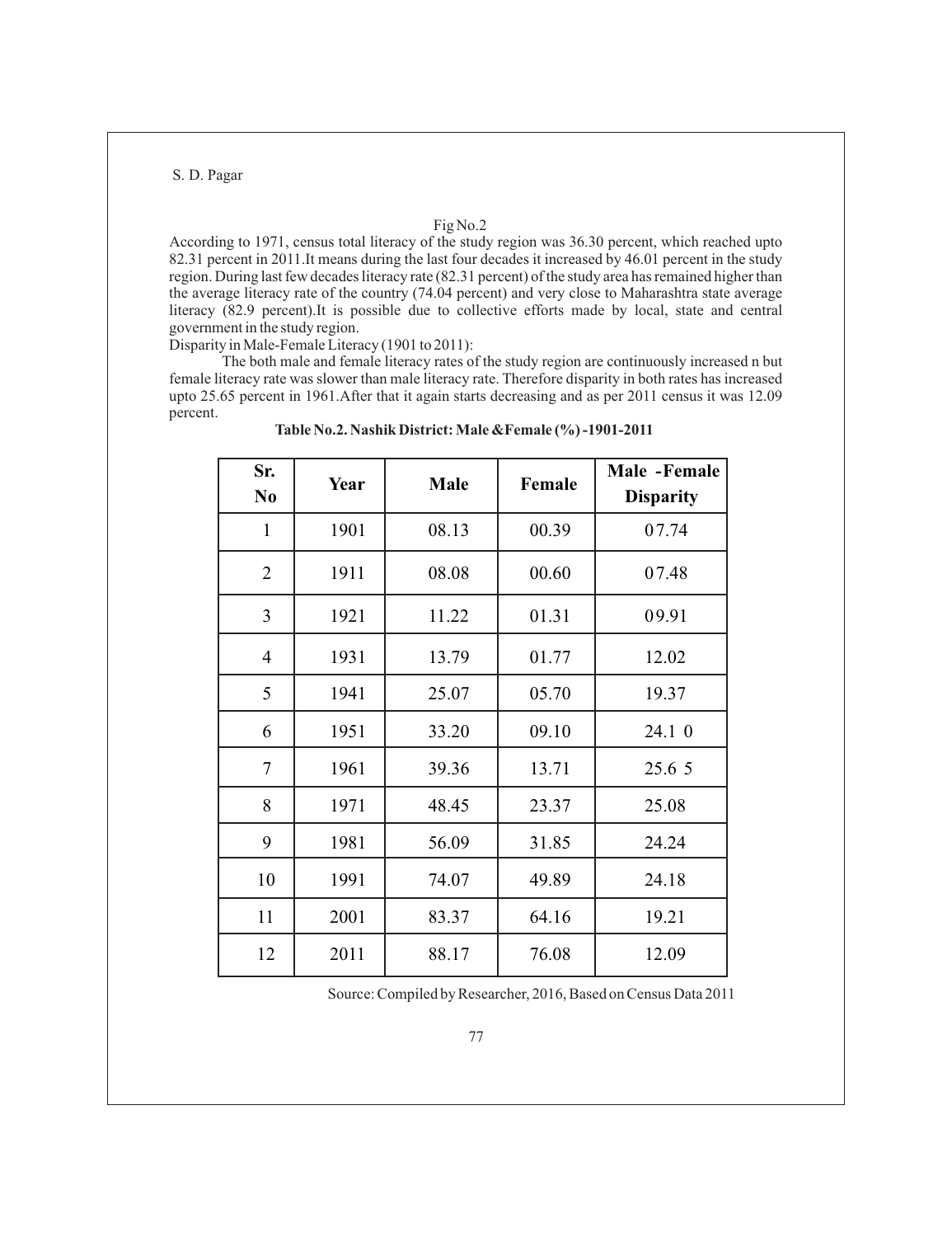



Data in Table No.2 shows a comparison of rate of literacy among male and women since the year 1901.Alot of factors are responsible for low rate of literacy among the women in the study region. One of the important factor is the persistence of gender based inequality.

Present Scenario and Spatial Pattern of Literacy (2011):

The latest census of 2011 has revealed that the Nashik district has attained good literacy level (82.31 percent).There are five tahsils that shows higher percentages of literacy rates than average literacy of the study region, which is shown in the Table No.3.These tahsils are Nashik (88.98 percent), Malegaon (83.39 percent), Niphad (83.63), Yeola (82.71) and Sinnar (82.68 percent).For the study of spatial pattern of literacy of the study region all tahsils are divided into three categories e.g. Low, medium and high literacy.

Low Literacy: The tahsils having less than 80 percent literacy are included in low literacy group. There are seven tahsils included in the category. These are Surgana, Trambak, Peth, Baglan, Igatpuri, Dindori and Kalwan. The literacy rate is less as compared to other tahsils of the study region. It is due to poor access of education facilities (Table No.4), lack of education awareness, low standard of living, social backwardness, poor transportation facilities and more population belongs to tribal population. Fig No.4 reveals that mostly western parts of the study region have low literacy rate which is hilly and less developed.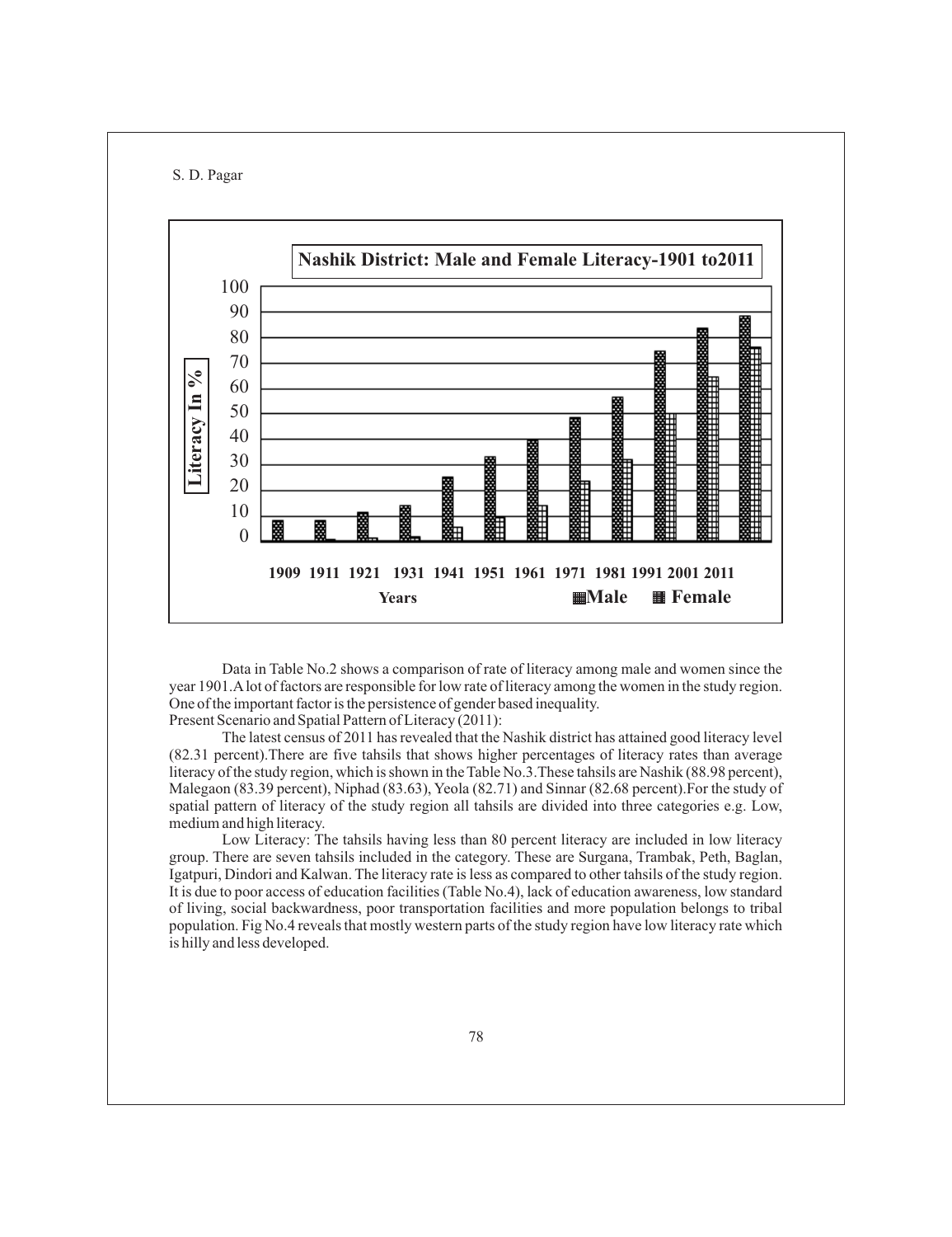| Sr.<br>No.     | <b>Total Literacy</b><br>in $\%$ | Level of<br>Literacy | <b>Names of Tahsils</b>                                                  |  |  |  |
|----------------|----------------------------------|----------------------|--------------------------------------------------------------------------|--|--|--|
|                | Less than 80                     | Low                  | Surgana, Trambak, Peth,<br>Baglan<br>Igatpuri, Dindori & Kalwan          |  |  |  |
| $\overline{2}$ | $80 - 85$                        | Medium               | Chandwad, Deola,<br>Nandgaon<br>, Malegaon<br>Niphad & Sinner.<br>Yeola, |  |  |  |
| 3              | More than 85                     | High                 | Nashik                                                                   |  |  |  |

## **Table No.3.Nashik District: Spatial pattern & level of Total Literacy-2011**

Source:Compiled by researcher, 2016.

Medium Literacy: The tahsils, which recorded the literacy rate between 80 to 85 percentages are included in this category. The seven tahsils are included in this category namely Chandwad, Deola, Nandgaon, Malegaon Yeola, Niphad & Sinner. In all these tahsils one or two small urban centres are located and they have good educational facilities. But in most rural parts of the each tahsils don't have adequate educational infrastructure and most population is engaged agriculture therefore it is not developed as literacy is concerned. These all tahsils are located in eastern and central parts of the study region.

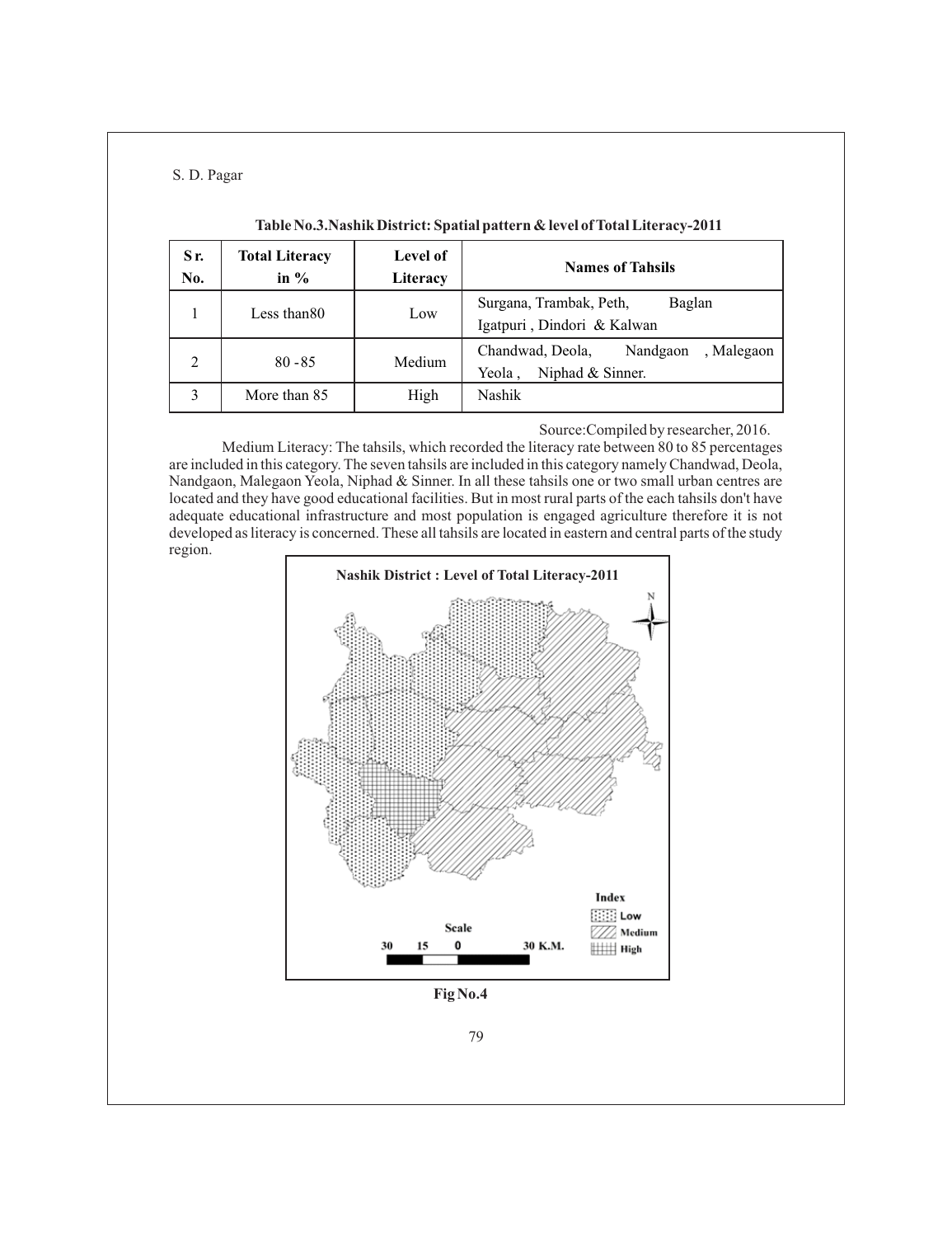| Sr.<br>$\bf No$ | <b>Tahsil</b> | No. of<br>Primary<br><b>School</b> | No. of<br>High-<br><b>School</b> | No. of<br>Junior<br>College | No. of<br><b>Senior</b><br>College | No. of<br>Tech.<br><b>School</b> | Tot. No. of<br><b>Education</b><br><b>Units</b> | $%$ of<br><b>Education</b><br>facilities |
|-----------------|---------------|------------------------------------|----------------------------------|-----------------------------|------------------------------------|----------------------------------|-------------------------------------------------|------------------------------------------|
| $\mathbf{1}$    | Surgana       | 394                                | 42                               | 16                          | 02                                 | 00                               | 454                                             | 06.67                                    |
| $\overline{2}$  | Kalwan        | 274                                | 44                               | 16                          | 05                                 | 01                               | 340                                             | 04.99                                    |
| 3               | Deola         | 167                                | 40                               | 04                          | 02                                 | 00                               | 213                                             | 03.13                                    |
| 4               | Baglan        | 429                                | 82                               | 23                          | 04                                 | 02                               | 540                                             | 07.93                                    |
| 5               | Malegaon      | 611                                | 127                              | 43                          | 18                                 | 03                               | 802                                             | 11.78                                    |
| 6               | Nandgaon      | 338                                | 56                               | 15                          | 04                                 | 04                               | 417                                             | 06.13                                    |
| 7               | Chandwad      | 264                                | 58                               | 12                          | 02                                 | 03                               | 339                                             | 04.98                                    |
| 8               | Dindori       | 311                                | 68                               | 15                          | 05                                 | 03                               | 402                                             | 05.91                                    |
| 9               | Peth          | 226                                | 30                               | 05                          | 02                                 | 00                               | 263                                             | 03.86                                    |
| 10              | Trimbak       | 314                                | 36                               | 08                          | 03                                 | 03                               | 364                                             | 05.35                                    |
| 11              | <b>Nashik</b> | 681                                | 206                              | 54                          | 44                                 | 23                               | 1008                                            | 14.81                                    |
| 12              | Igatpuri      | 312                                | 65                               | 14                          | 02                                 | 03                               | 396                                             | 05.82                                    |
| 13              | Sinnar        | 310                                | 68                               | 20                          | 07                                 | 03                               | 408                                             | 05.99                                    |
| 14              | Niphad        | 356                                | 76                               | 34                          | 11                                 | 05                               | 482                                             | 07.08                                    |
| 15              | Yeola         | 308                                | 46                               | 13                          | 06                                 | 06                               | 379                                             | 05.57                                    |
|                 | District      | 5295                               | 1044                             | 292                         | 117                                | 59                               | 6807                                            | 100                                      |

**Table No.4. Nashik District: Educational Facilities-2013-14**

Source: Compiled by Author, 2016, Based on Nashik District Socio-Eco.Abstract-2014

High Literacy:The tahsils, which have more than 85 percent literacy rate are included in this category. Only Nashik tahsil showed the higher literacy rate in the study region. It is due to major urban centre Nashik is located in this tahsil and it is also headquarter of the district, where educational facilities (Table No.4) are well developed. Standard of living of people is good and level of education awareness is also good, which supports in increasing the literacy rate in the Nashik tahsil. Disparity in Male-Female and Urban-Rural Literacy (2011):

Table No.5 displaying the disparity index for male-female and urban-rural literacy rates in the study region as per 2011 census data. The average disparity index for male-women is 0.15. It is more in some tribal tahsils like Igatpuri (0.27), Trimbak (0.24), Peth (0.23) and Surgana (0.21).Whereas it is less than average of study area in those tahsils where urbanized population is more. It includes Nashik (0.09) and Malegaon (0.12) tahsils. In other tahsils it is ranging from 0.13 to 0.20.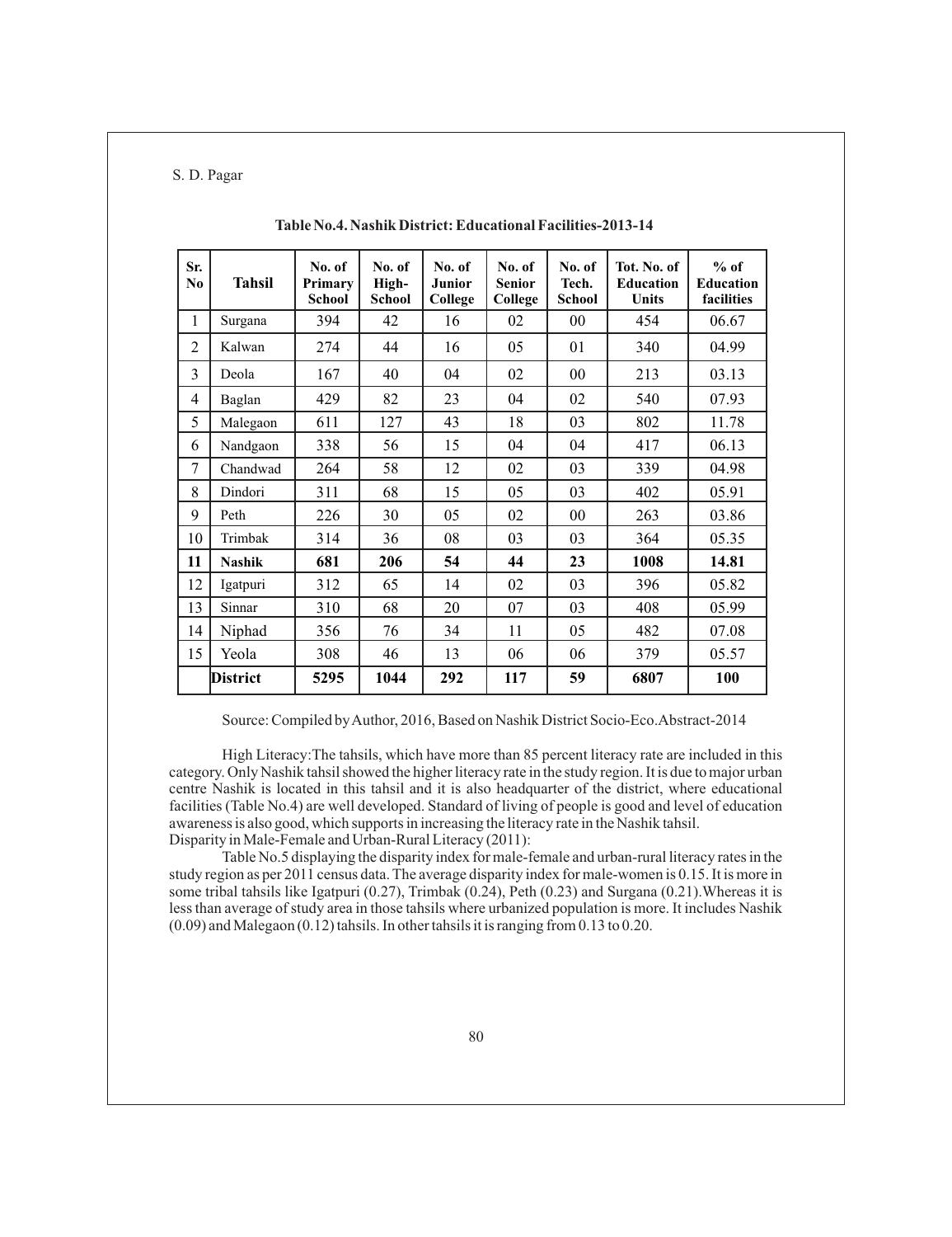| Sr.<br>No.     | <b>Tahsil</b>   | <b>Total</b> | <b>Male</b> | Female | <b>IDME</b> | <b>Rural</b> | <b>Urban</b> | <b>IDUR</b> |
|----------------|-----------------|--------------|-------------|--------|-------------|--------------|--------------|-------------|
| 1.             | Surgana         | 68.15        | 75.34       | 61.01  | 0.21        | 67.45        | 86.35        | 0.28        |
| $\overline{2}$ | Kalwan          | 68.50        | 75.39       | 61.41  | 0.20        | 68.50        | N.UA.        |             |
| 3              | Deola           | 81.96        | 88.19       | 72.25  | 0.19        | 81.96        | N.UA.        |             |
| $\overline{4}$ | Baglan          | 77.45        | 83.51       | 71.07  | 0.16        | 76.03        | 89.73        | 0.18        |
| 5              | Malegaon        | 83.39        | 88.08       | 78.48  | 0.12        | 77.46        | 87.18        | 0.12        |
| 6              | Nandgaon        | 80.91        | 88.01       | 73.34  | 0.18        | 75.86        | 89.59        | 0.17        |
| $\overline{7}$ | Chandwad        | 82.09        | 88.93       | 81.95  | 0.09        | 81.36        | 88.12        | 0.08        |
| 8              | Dindori         | 77.52        | 85.08       | 69.68  | 0.20        | 77.52        | N.UA.        |             |
| 9              | Peth            | 71.03        | 79.01       | 62.94  | 0.23        | 71.03        | N.UA.        | --          |
| 10             | Trimbak         | 68.91        | 77.23       | 60.37  | 0.24        | 67.21        | 89.61        | 0.33        |
| 11             | Nashik          | 88.98        | 92.97       | 84.59  | 0.09        | 88.98        | 89.80        | 0.01        |
| 12             | Igatpuri        | 77.43        | 84.53       | 63.98  | 0.27        | 74.39        | 87.93        | 0.17        |
| 13             | Sinnar          | 82.68        | 89.56       | 73.15  | 0.20        | 81.59        | 89.56        | 0.10        |
| 14             | Niphad          | 83.63        | 89.85       | 77.08  | 0.15        | 82.51        | 89.92        | 0.09        |
| 15             | Yeola           | 82.71        | 89.60       | 75.44  | 0.17        | 80.85        | 88.54        | 0.09        |
|                | <b>District</b> | 82.31        | 88.17       | 76.08  | 0.15        | 77.19        | 89.12        | 0.14        |

**Table No.5. Nashik District: Disparity Index forMale-Female and Urban-Rural Literacy-2011**

Source: Compiled by Researcher, 2016, Based on Nashik District Census Data 2011

N.B.:N.UA=Not Urban Area, IDME= Index of Male-Female Differential

IDUR= Index of Urban-Rural Differential

There are 11 tahsils, which have urban area. In these area disparity for urban-rural literacy is uneven. It is observed more in Trimbak (0.33) tahsil and less in Nashik (0.01) tahsil. In other tahsils disparity index is less than 0.18.There are many causes for observed the disparity in rural area. Most of people (40.42 %) in rural area live below poverty lines and cannot afford to go to other places to get education. It effects on overall literacy rate in rural area. In economy of rural areas is predominately depends upon primary sector and does not prescribe any formal level of literacy skills for entry into workforce. Unlike this, the urban economy largely depends upon secondary and tertiary activities necessitates a minimum level of literacy and education skills for entry into workforce (Hassan, 2005).Therefore these two factors are also responsible to create disparity in urban-rural literacy rate in the study area.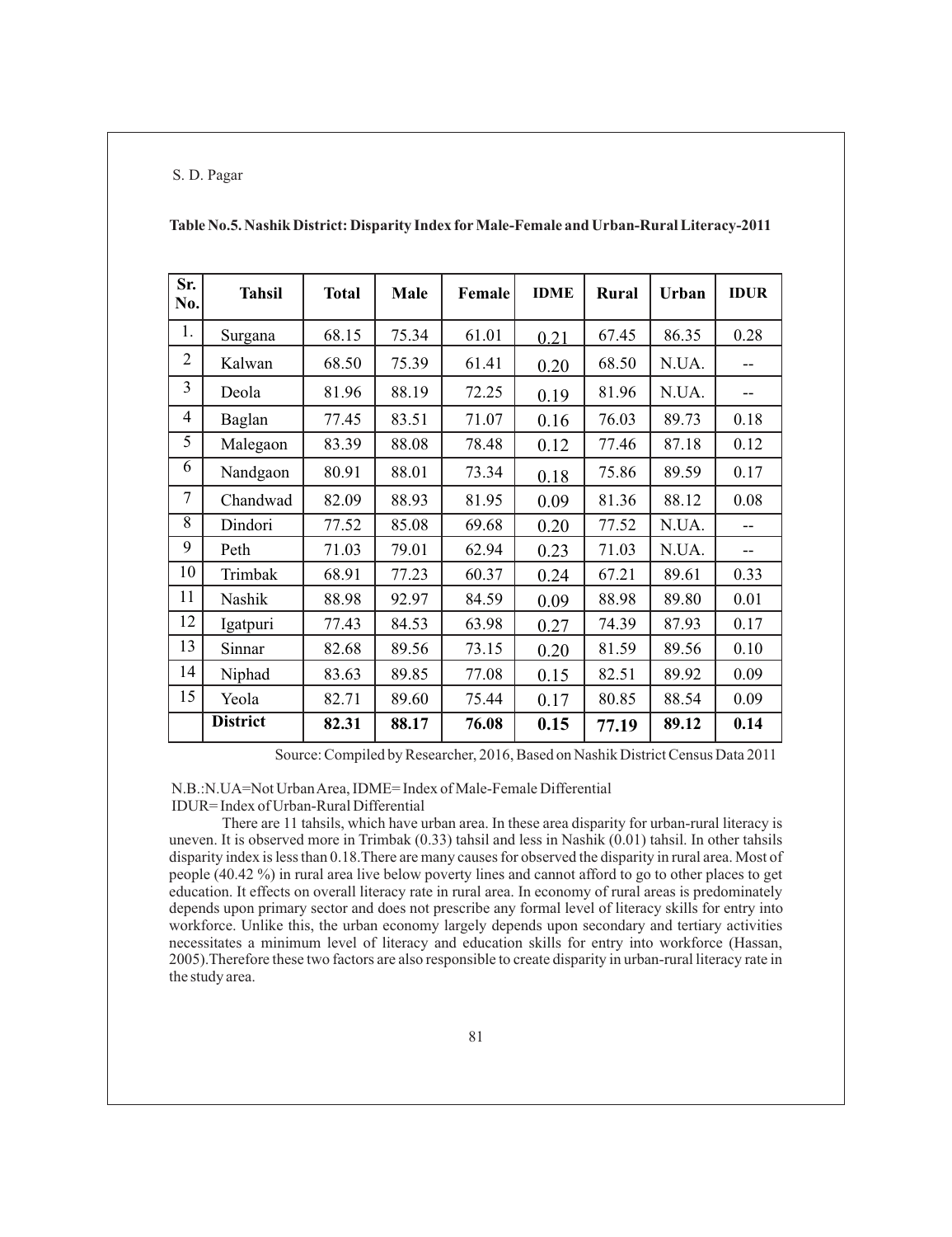#### **1)Conclusion and Recommendations:**

The above discussion reveals that there is significant increase in total rate of literacy in the study region. It has increased from 4.31 percent to 82.31 percent during the year 1901 to 2011.The rate of literacy is comparatively higher among male than female. During the year 2011, the highest literacy rate is found in Nashik tahsil (88.98 %), whereas the lowest rate of literacy observed in Surgana (68.20 %) tahsil in the study region. Latest census also indicates that there is a significant difference in malefemale (12.09 %) and urban-rural (11.93 %) literacy rates in the study region.

The most alarming aspect of primary education in India has been its awful poor quality (Majumdar P.K, 2013).The government needs to spend more on primary and secondary education to fulfill their commitment to have a primary school in every village and improve the skill quality of students. The central government started 'Pradhan Mantri Kaushal Vikas Yojana' programme for youth. Same type of programme, as per primary and high student's requirement can be possible to improve the quality of soft skills of pupils. One important problem is observed in both school and college students that is drop-out rate. It is observed especially in tribal, rural and slums. Government doing some efforts to minimize it but not too much succeed. It require positive supports from the parents and other related factors.Media too can play an important role in the awareness of women's education (Jindal Asha, 2011).Such works helps to increase the female literacy. Education is the only sustainable route for achieving empowerment of women.

Still educational progress of tribal tahsils is not satisfactory in terms of literacy rates, enrolment and retention. In tribal and rural area, enrolling the students, shortage of teachers and providing the basic facilities about education are major problems. If government takes positive steps to solve such problems then it will helps to improve the level of education in these areas. Thereforethere is urgent need to increasing their enrolment, improving physical facilities in the schools, maintaining teacher pupil ratio as per requirement is important. Until these measures are effectively taken, the problem of the sluggish growth rate of literacy level will persist and the gap will remain same.To encourage the girl education, there should be a primary school within every 4 kms. The state government started Sarva Sikhsa Abhiyan and it helps to improve literacy in the study area but it was not too much, which it was expected. So same programme should conduct only in tribal areas, where literacy rate is very less as compare the other part of the study area. It will help to minimize the disparity which observed in literacy rates. The parents must be made aware of value of education and enrolled girls name in the school. Government should set up new schools and colleges as per requirement of each tahsils in the study area, because admission problems became very critical today.

#### **2)References:**

1.Barakari A.J. & Todkari G.U. (2011), "A study of urbanization in Satara district of Maharashtra", 'Geoscience Research', Vol.2, No.1, 2011, Pp.38-44.

2.Barooah M.G. (2013), "Literacy pattern and its variation among scheduled caste population in Brahmaputra Valley, Assam", 'International Journal of Scientific and Research', Volume 3, Issue No. 9, September 2013, Pp.1-5.

3.Chandna R.C. (2014): "Geography of Population", Kalyani Publication, Ludhiana, Pp.407- 471.

4.Gazetteer of the Bombay presidency (1883): Nashik District Volume No.19.Pp.5.7.

5.Hajare R.V. & Ghurake B.B. (2014), "Regional Disparities in Literacy of Kolhapur District", 'International Interdisciplinary Research Journal (Bi-Monthly)', Volume-IV, March 2014 Special Issue, ISSN2249-9598, Pp.267-278.

6.Jadhav R.S.(2015), "Geographical Analysis of Shirur tahsil's Literacy, Pune District, MS", 'Global Journal for Research Analysis', Volume-4, Issue-4, April-2015, ISSN No 2277 – 8160,Pp.1-3.

7.Jangra Ravindra & Kaushik S. P. (2015), "Level of Female Literacy and Its Differentials in 82